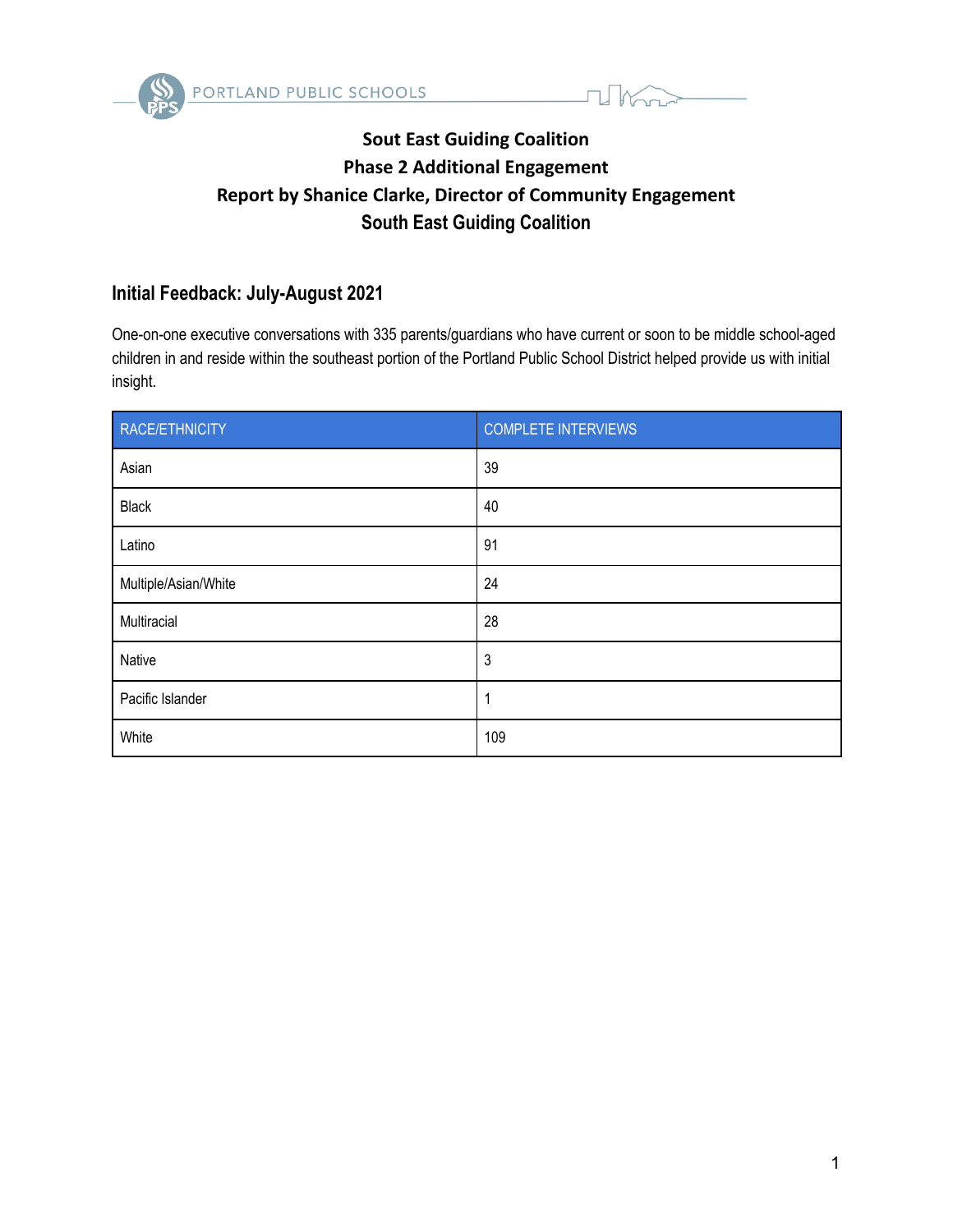PORTLAND PUBLIC SCHOOLS



**II** Mort

Full Initial Report: <https://drive.google.com/file/d/1qVT9idXnOChYH4tlMzQCaHI94dn9hB1z/view>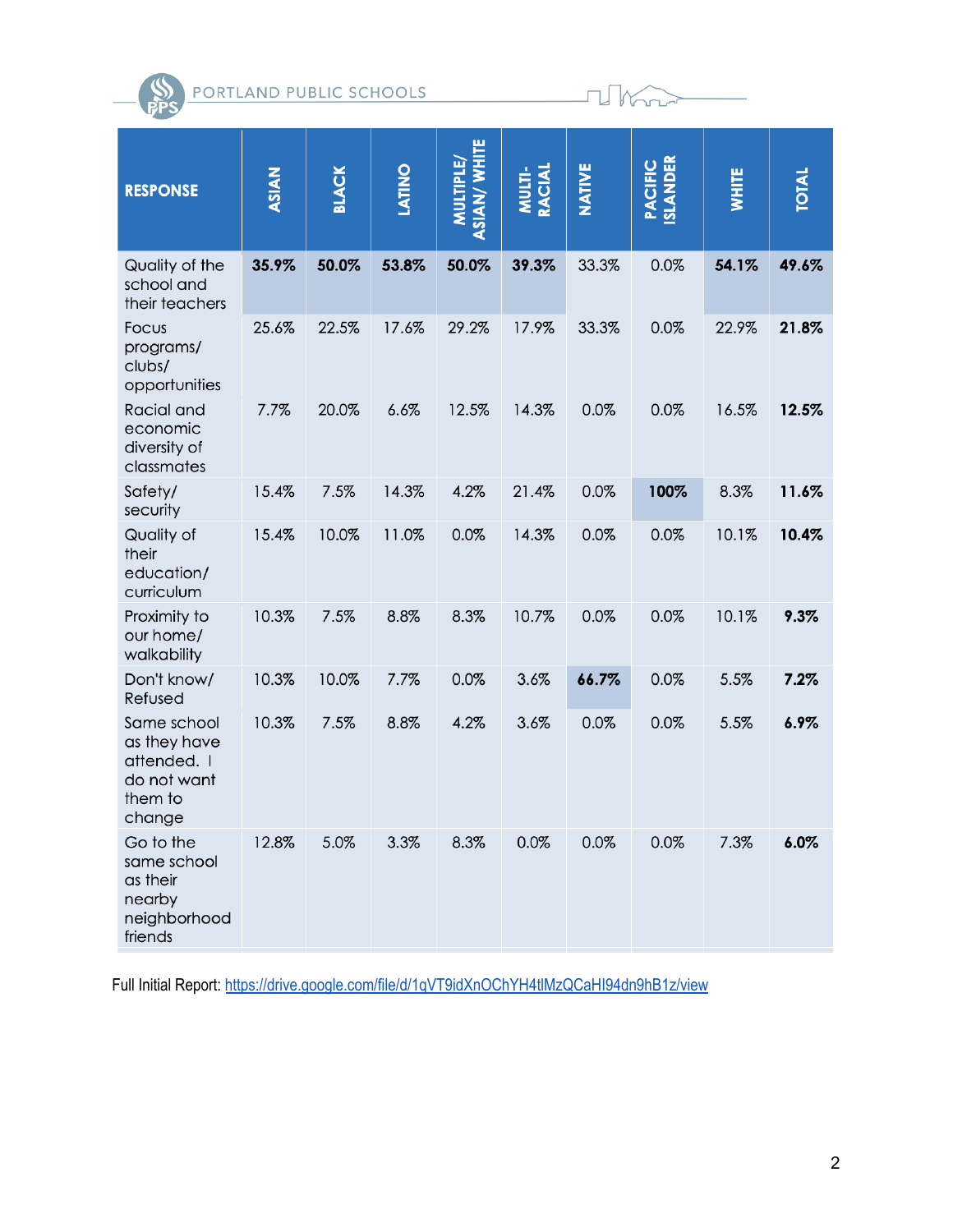

## **Ideas and Input: September-October 2021**

To promote authentic engagement, a race-based affinity model supported hearing open thoughts and experiences from students and families in the Southeast impacted by the Phase 2 process throughout September 2021. Recognizing the impact of potential outcomes, we encouraged families from Lane, Creative Science, Harrison Park, Woodstock, and beyond to participate before early decision-making in the process.

- Lane Middle School
	- Black families
	- Asian families
	- Latino/a/x families
	- Staff of color
- General Sessions
	- Families of color one mile from Lane or Harrison Park
	- Spanish Language
	- Chinese Language
- **Harrison Park** 
	- Black families
	- Chinese families
	- Latino/a/x
	- Russian families
	- Somali families
	- Staff of color
	- Creative Science School
		- Families of color

### **Hopes and Aspirations**

- Develop thoughtful long-term solutions instead of "quick fix" band aid approaches.
- The goal of increasing demographic diversity at the affected schools (including at the elementary level) should officially be part of the SEGC's charge.
- Identify strategies for actively recruiting and retaining BIPOC teachers, administrators, and staff at PPS schools.
- Equalize distribution of programs, including providing age-appropriate elective options to middle grade students in
- K-8 facilities and expanding dual language programs across schools.
- Promote culturally centered schools that provide a sense of welcoming and belonging to all students and families, including immigrant communities.
- Invest in effective teaching and learning practices, such as project-based learning, to position all students for a successful transition to high school.
- Support the physical, social and emotional needs of all students by providing fairly distributed resources across schools to meet students' basic needs and ensure that every student arrives ready to learn.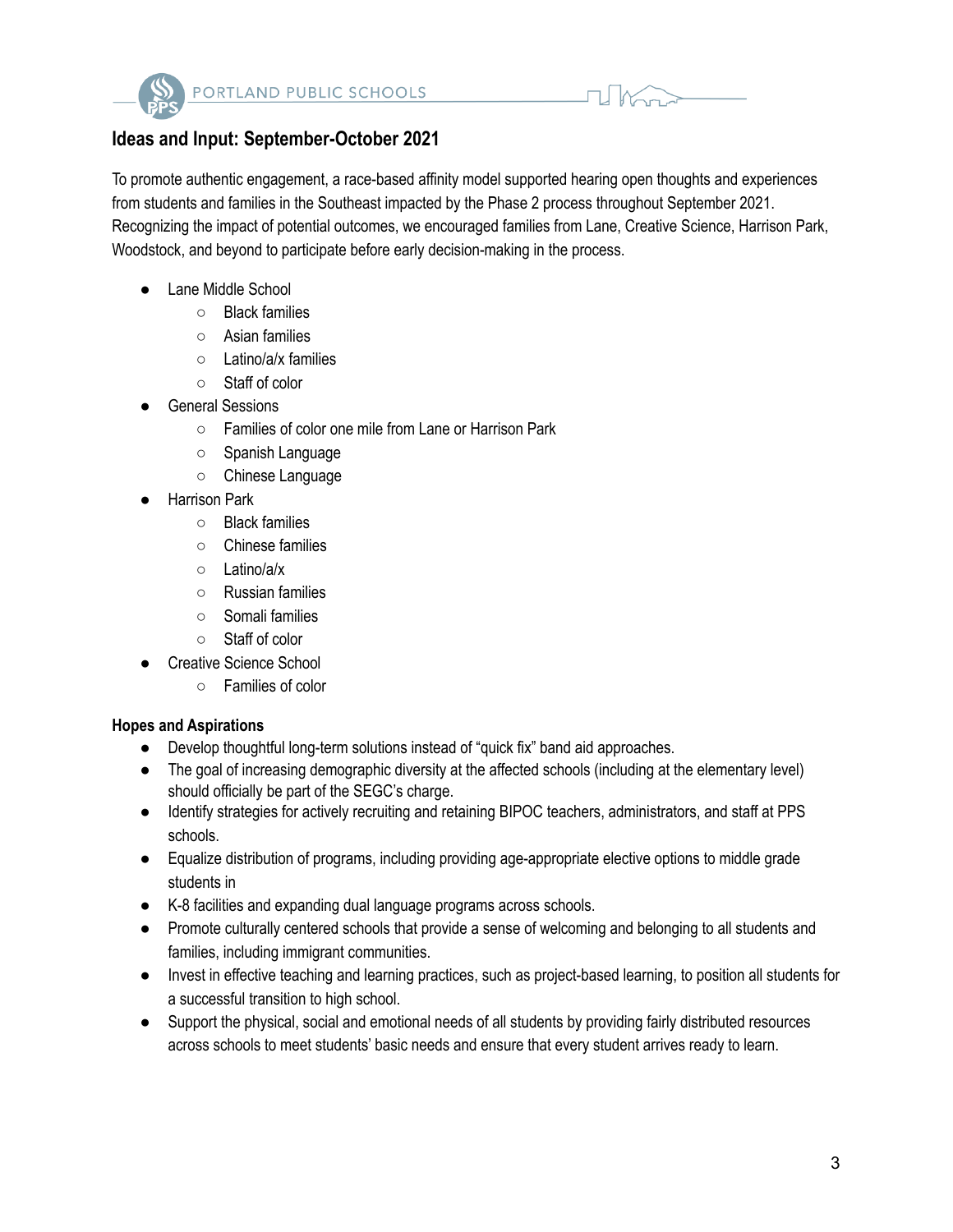

$$
\blacksquare
$$

## **Doubts and Fears**

- BIPOC students/families will feel devalued or excluded.
- Additional burdens will be placed on families that are already marginalized.
- Loud voices will threaten to derail the SEGC's work.

## **Key Themes from Listening & Learning Sessions:**

[https://www.pps.net/cms/lib/OR01913224/Centricity/Domain/265/21-1007%20SEGC%20Key%20L%20and%20L%20](https://www.pps.net/cms/lib/OR01913224/Centricity/Domain/265/21-1007%20SEGC%20Key%20L%20and%20L%20Themes.pdf) [Themes.pdf](https://www.pps.net/cms/lib/OR01913224/Centricity/Domain/265/21-1007%20SEGC%20Key%20L%20and%20L%20Themes.pdf)

## **Action and Accountability: December 2021**

Specific and targeted spaces that continue the race-based affinity model were made available for direct input on proposed scenarios.

- Black, Indigenous & Students of Color
- Spanish-Language
- Mandarin-Language
- Black, Indigenous, & People of Color
- PAT General Session
- Russian-Language
- Somali-Language
- Vietnamese-Language
- Cantonese-Language

As a result of this engagement, the Southeast Guiding Coalition split into groups to review the raw data and determine common themes, new information received, and who we are missing from at the December 16, 2021 public meeting.

Group 1 Themes (Clackamas)

- Continuing to hear impact of disruption to school communities, especially now
- Kellogg has faced upheaval and is concerned about further change to Spanish DLI, community feels let down and that change is disrespectful
- People share resistance to change in a clear way
- Hesitation from families who may possibly move to a lower performing school
- Dominant narratives are strong, and there is a hesitancy to voice unpopular opinions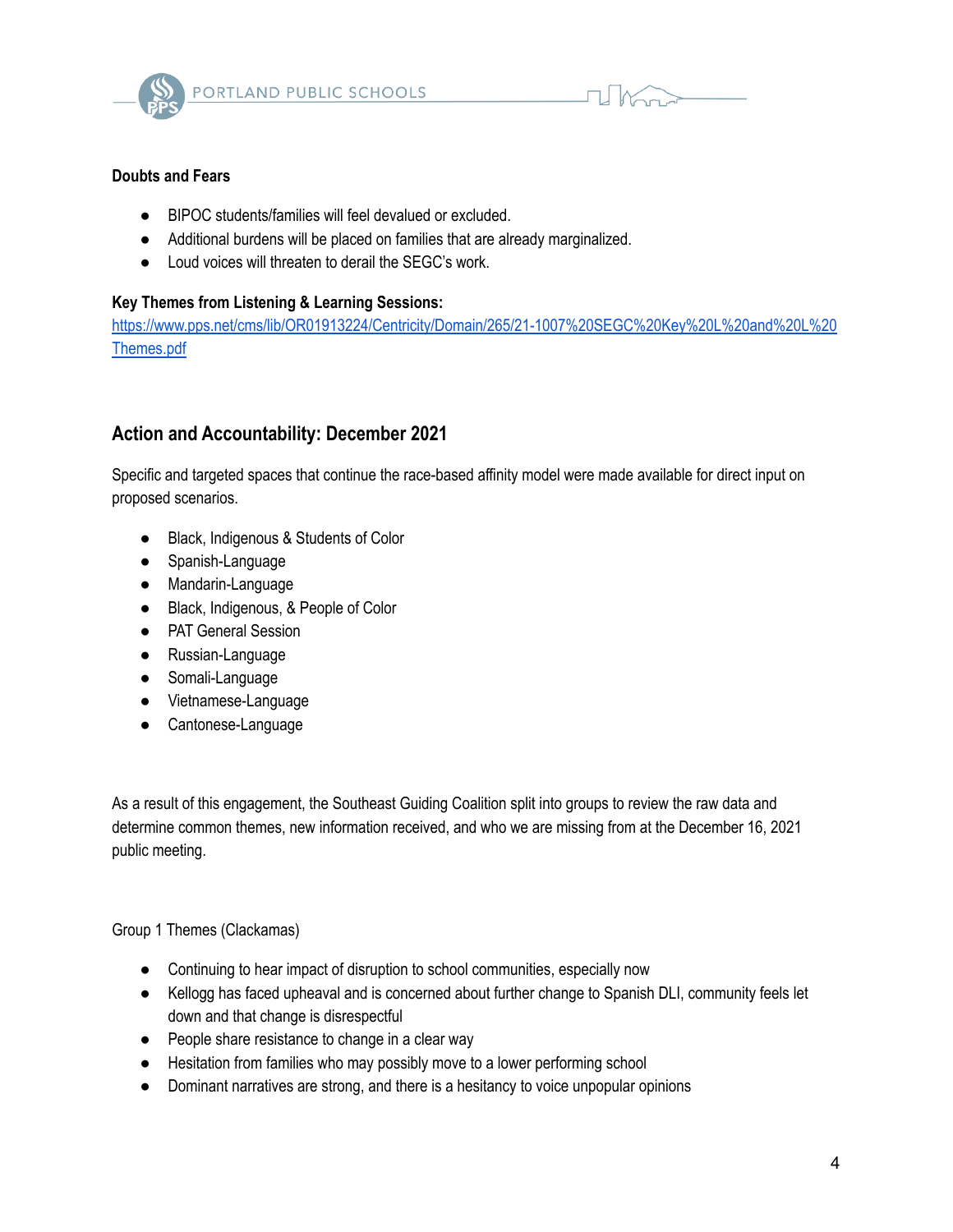



Communities may struggle from a mismatch in program movement, impacting kids of color and low SES kids significantly

Group 2 Themes (Columbia)

- Middle school consolidation is welcomed but limits access to programs due to location
- Lack of understanding around transportation accessibility, and how they will be affected by feeder patterns
- Creative Science needs clarity from PPS moving forward
- The feeling in the room seemed that most affluent schools are being protected from disruption, and there is a concern on "who isn't impacted" by the process
- Harrison Park seemed more engaged in Phase 1, but neighborhood families are feeling heard from their advocacy on remaining together
- Lent and Harrison Park voices need more representation

### Group 3 Themes (Willamette)

- What is meant by "equity"?
- Presence of frustration and mistrust with the process, with the open house seeming contentious
- Need to hear from Lent and Harrison Park families
- Arleta community is invested in staying together
- Community wants to understand why inner Southeast schools are not being heard
- Voices at Woodstock Chinese DLI prefer program co-location
- Difficult to make judgements without community knowledge of high school implications
- Excitement that Bridger could have multiple neighborhood strands

## **Phase 2 Additional Engagement: Late January 2022 to Present**

The engagement elicited feedback from roughly 60 community members regarding draft proposals to balance enrollment in South East Portland schools, and took place through focus groups, phone calls, and text messages. Phonebanking continues with families in early February.

### *Languages*

Engagement opportunities were offered in Vietnamese and Mandarin.

## *Schools*

More participants indicated they were associated with Harrison Park (22 participants) than any other school, followed by Lent School (38), with (9) completing each question regarding the proposals. Engagement for Bridger specific families is in progress.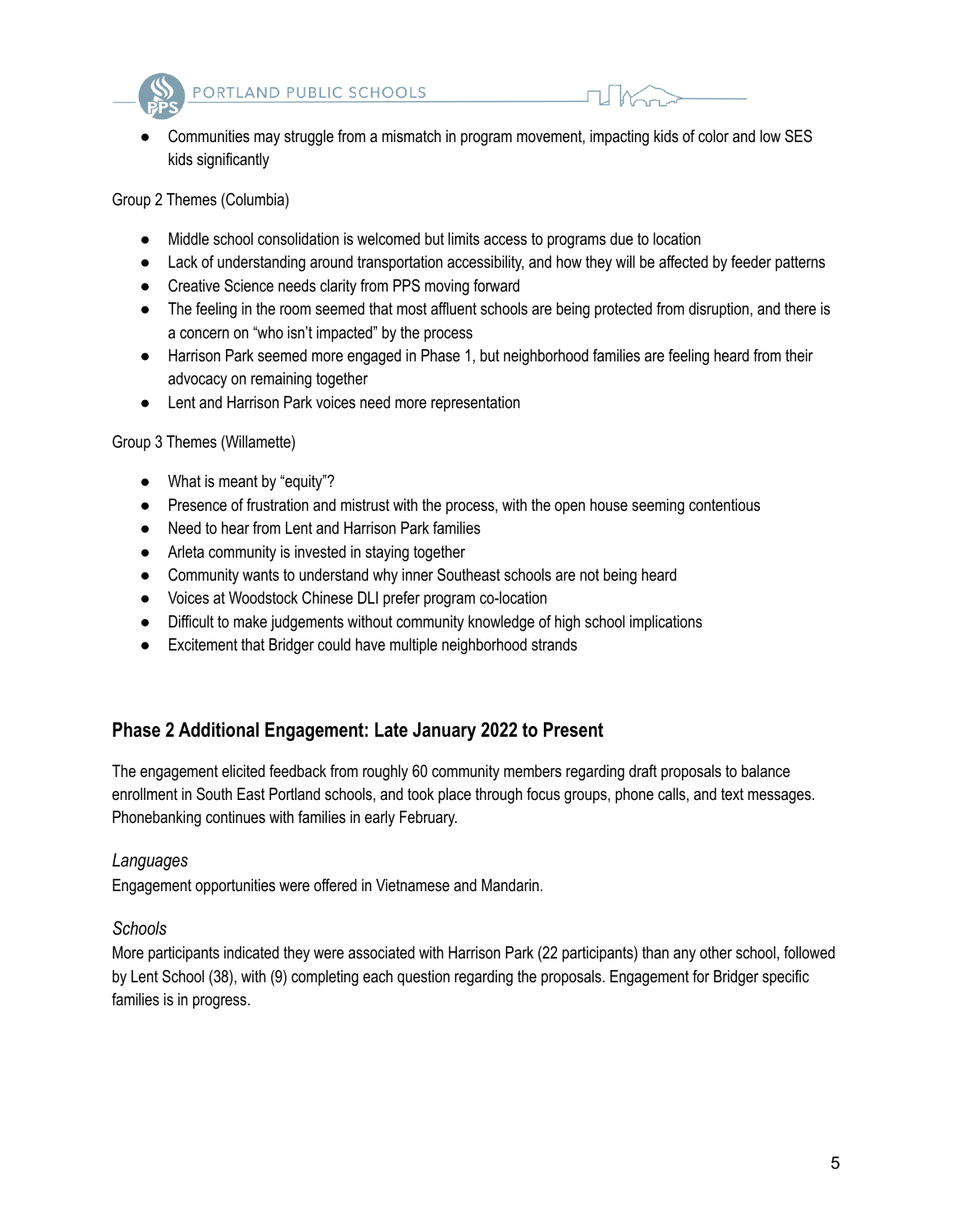

## *Summary of Additional Engagement*

To incorporate more representation of voices, especially those who are disproportionately impacted by the proposed changes, additional community engagement was conducted with targeted school communities. A focus was on neighborhood program family input, including those who are at schools with a co-located model.

## Question 1: How do you define success? What are barriers to success? How does school play a part in that?

### Lent, Harrison Park

- Experienced administrators who set learning outcomes set by the school help my child's behavior
- Language is a barrier to success at school. Parents still need a lot of support from school
- Friends and teachers have a big influence on children. Family and kids need attention from staff.
- Access to after school activities like chess club and social activities help support success
- Concern about diverse kids going to Kellogg without the support they need

#### Bridger, Marysville

- Science, reading, and arts curriculum
- A strong support system and social encouragement of students
- Strong support of Bridger becoming Creative Science School
- Teachers and Marysville principal caring for each student is recognized

#### **Feedback on DLI Impacts in Scenarios**

- Whole school model is okay if the diversity of students in co-located models is maintained
- "It would be awesome" (to have a whole school DLI at Lent)
- Strong support of whole school DLI at Lent
- Some disagreement with whole school model from neighborhood Lent families
- A large amount of parents express a preference for DLI programs remaining at Harrison Park
- Neighborhood Families are feeling heard at Harrison Park, and express value in multiple options
- Enrollment forecasts aren't capturing the new construction & open homes waiting to be purchased or rented in the neighborhood--it feels like the projection might be overly conservative especially once the HP facilities have been refreshed.
- Preference to have one DLI program at Harrison Park so school isn't too populated and administrators can build more relationships with students
- Both great support for whole school Spanish DLI, and resistance other families from this option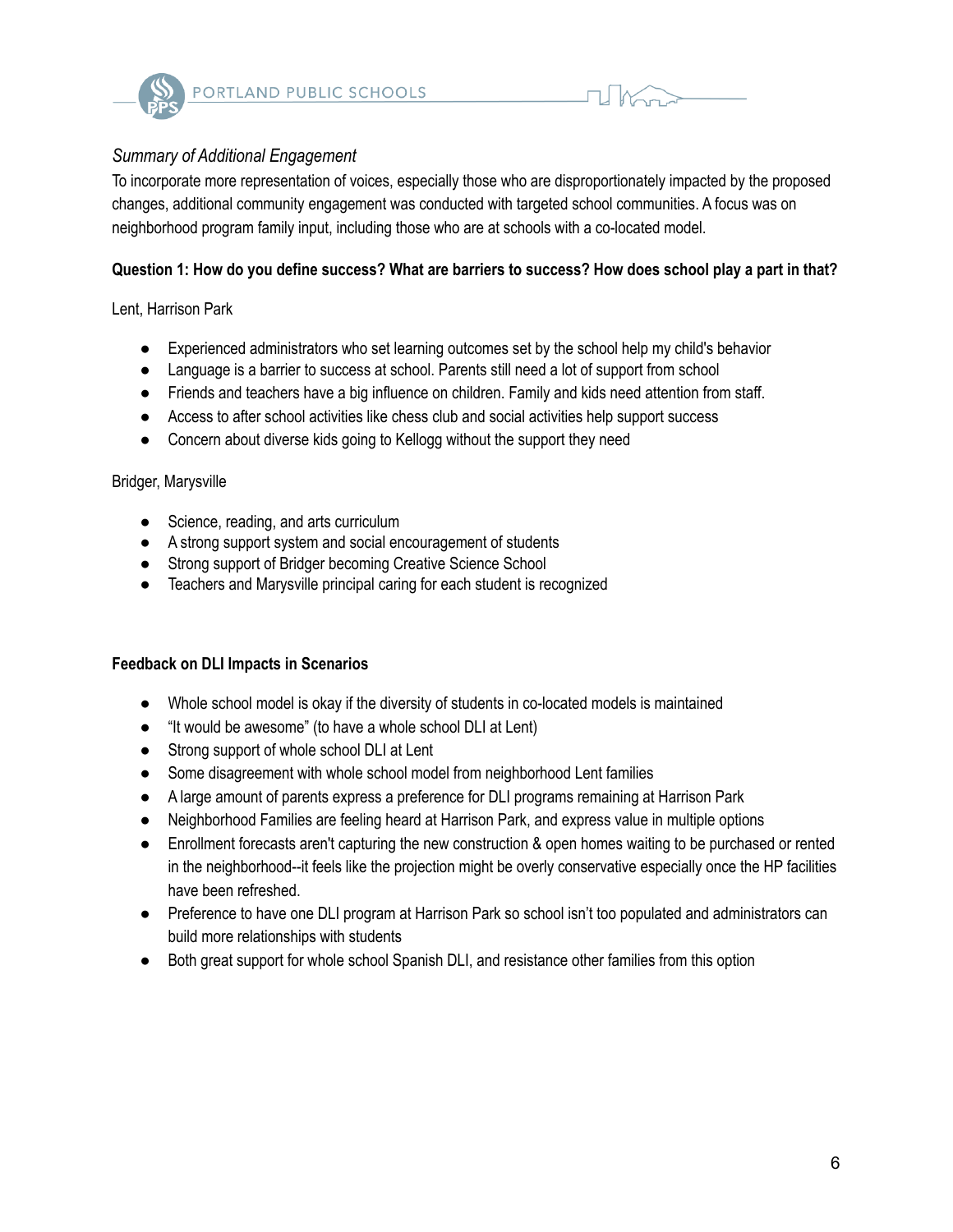

## **South East Guiding Coalition Phase 2 Community Survey Summary**

## **Report by our Research, Assessment and Accountability Department**

This memorandum summarizes 408 responses to the Phase 2 Community Survey for the South East Guiding Coalition. The survey elicited feedback from 408 community members regarding draft proposals to balance enrollment in South East Portland schools.

#### *Languages*

This survey was translated in all five languages supported by PPS (Spanish, Russian, Vietnamese, Chinese, and Somali). There were 408 responses to the English language version of the survey, two responses to the Chinese version of the survey, one response in Somali, and zero responses to the surveys in Spanish, Russian, or Vietnamese. The three individuals who responded to surveys in languages other than English did not complete the survey beyond the first item or submit any comments about the proposals.

#### *Racial and Ethnic Identity*

Survey participants were asked to provide their racial and ethnic identity prior to submitting comments about the proposals (Table 1).

A disproportionate number of White, non-Hispanic community members responded to the Phase 2 survey: over 83% of participants responded that they identify as White compared with under 56% of students in the district (Table 1). Nearly 17% of PPS students but under 5% of survey participants identify as Hispanic – Latin/x/a/o. No participants identified as African American or Native Hawaiian or other Pacific Islander.

|                                     | <b>Survey Participants</b> |       | <b>PPS Students</b> |
|-------------------------------------|----------------------------|-------|---------------------|
| Race/Ethnicity                      | n                          | %     | %                   |
| Asian                               | 17                         | 4.2   | 6.0                 |
| Hispanic - Latin/x/a/o              | 19                         | 4.7   | 16.7                |
| Native American or Alaska Native    | 4                          | 1.0   | 0.5                 |
| Multi-Racial                        | 16                         | 3.9   | 11.8                |
| White, non-Hispanic $-$ Latin/x/a/o | 340                        | 83.3  | 55.8                |
| Other                               | 12                         | 2.9   | <b>NA</b>           |
| Overall                             | 408                        | 100.0 | 100.0               |

Table 1. Participant Race/Ethnicity

*Note.* No participants identified as African American or Native Hawaiian or other Pacific Islander.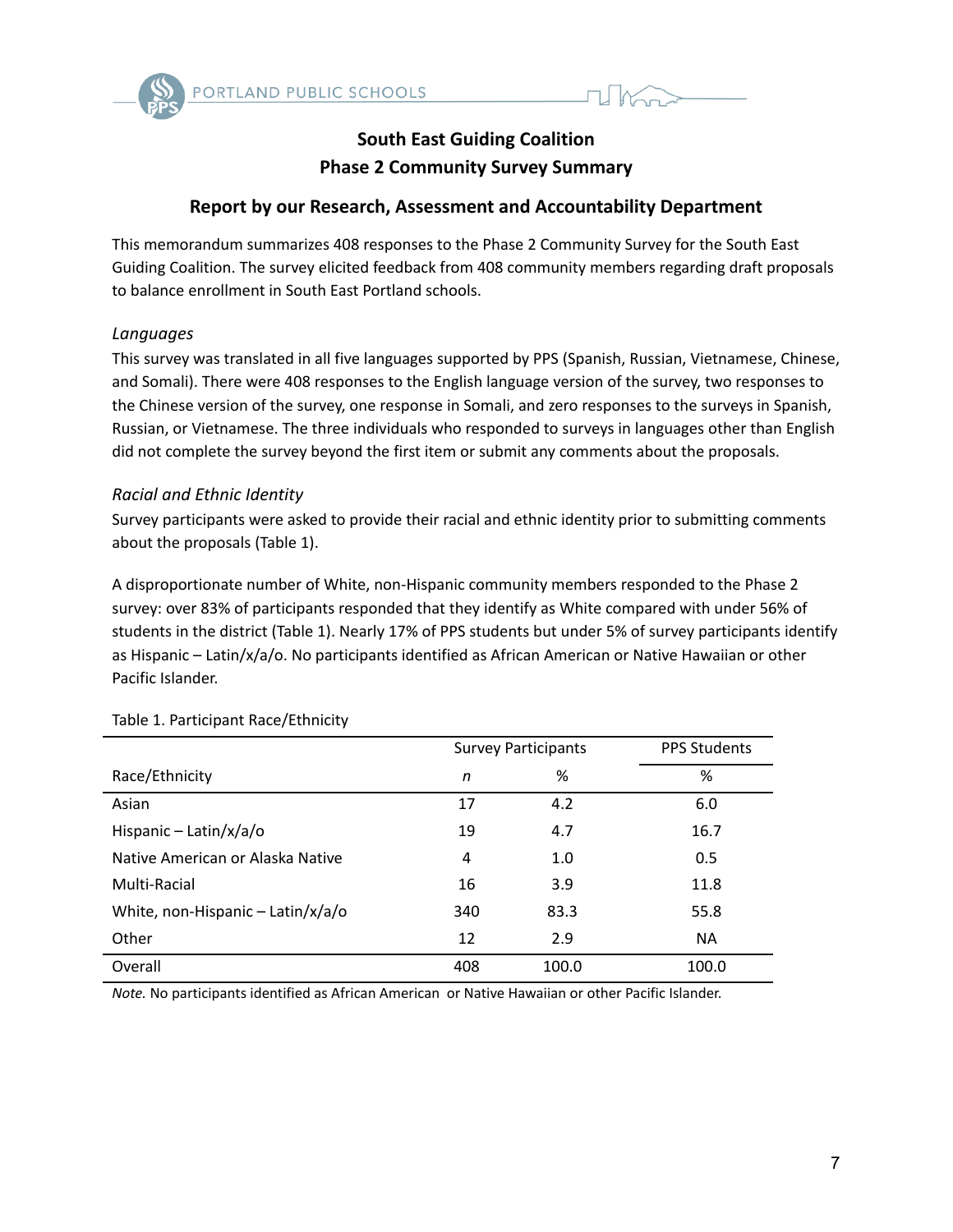

## *Schools*

More participants indicated they were associated with Woodstock Elementary School (82 responses) than any other school, followed by Creative Science School (78), Atkinson (52), and Arleta (47). Some participants were not associated with schools impacted by the proposals, including one participant who indicated that they homeschool their student (Appendix A).

Some survey participants indicated that they were associated with Dual Language Immersion (DLI) schools:

- Woodstock Mandarin Immersion: 18 participants;
- Atkinson Spanish Immersion: eight participants;
- Bridger Spanish Immersion: five participants; and
- Lent Spanish Immersion: two participants.

## *Reactions to Proposals*

The survey asked participants, "Who might benefit or be burdened by the proposed changes? Please consider other school communities as well as your own school in your response."

The following themes emerged from participants' responses to this question.

- Combining DLI programs could help build community among people from different cultures<sup>1</sup>
- Creative Sciences School would benefit from a new location, but some participants felt the burden on students in other schools was too great
- General concerns about how any change burdens historically underserved groups (students of color, students in special education, English Language Learners, students experiencing food insecurity)<sup>2</sup>
- General concerns about how any change during the pandemic adds stress to students, teachers, and families 3
- Concerns about moving the Woodstock program out of a neighborhood with a large population of people who speak Mandarin, about transportation for Mandarin DLI students
- Concerns about how changes to Spanish Immersions impact the Latinx community<sup>4</sup>
- Concerns about how students in neighborhood programs are impacted<sup>5</sup>

<sup>&</sup>lt;sup>1</sup> "The co-location of the DLI program will benefit the neighborhood community and the native Mandarin speaker community as it brings groups from different culture background together." (Asian Woodstock DLI community member)

 $2$  "The individuals most impacted by these programs would be our immigrant, Latinx families that would be displaced from the school they have CHOSEN to attend, whether that is for reasons of proximity to their homes or work." (Latinx Atkinson community member)

<sup>&</sup>lt;sup>3</sup> "This school disruption can wait until COVID is under control and people have their heads above water." (Latinx Creative Sciences School community member)

<sup>&</sup>lt;sup>4</sup> "Our Latino community might be burdened for this change by separating the Spanish Immersion in such a distinctive way." (White Lent community member)

<sup>&</sup>lt;sup>5</sup> "Neighborhood schools and their communities are being disrupted to benefit focus option students and their communities." (Latinx Atkinson community member)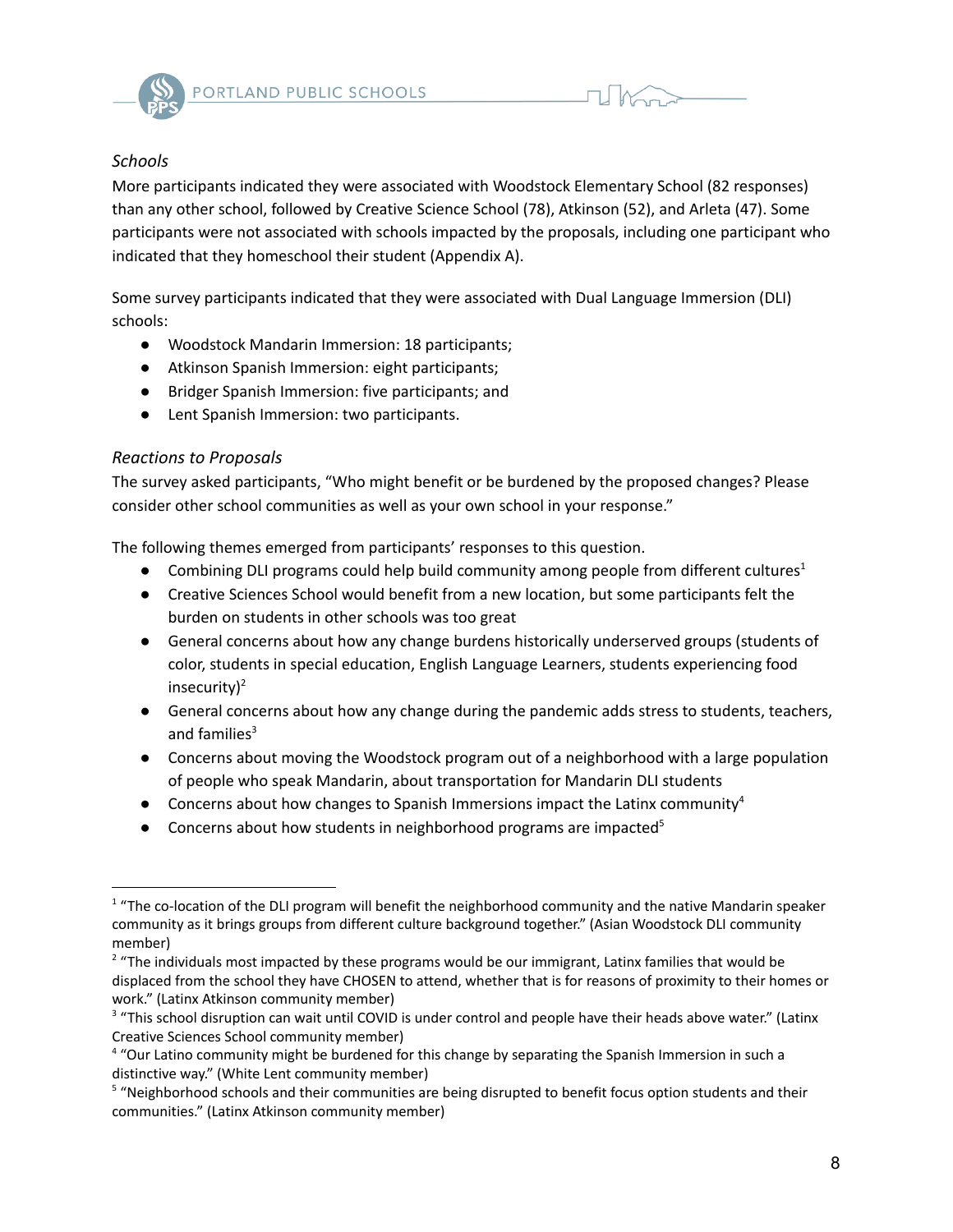



● Concerns about disrupting neighborhoods 6

#### *Conclusions and Next Steps*

No clear consensus emerged from the responses to the Phase 2 Survey, as one community member remarked: "The burden is the impact that children being relocated would experience. The benefit is to those who get to stay at their existing schools." (Latinx Woodstock DLI community member).

Many participants commented that they were concerned about equitable representation during the planning process.<sup>7,8,9</sup> In response to these concerns, PPS conducted additional community outreach through intentionally designed focus groups and information sessions for members of the communities impacted by the proposed changes.

### *Summary of Additional Engagement*

To incorporate more representation of voices, especially those who are disproportionately impacted by the proposed changes, additional community engagement was conducted with targeted school communities. A focus was on neighborhood program family input, including those who are at schools with a co-located model.

This engagement is in progress - but this update summarizes responses from January 27th to February 3rd. The engagement elicited feedback from roughly 60 community members regarding draft proposals to balance enrollment in South East Portland schools, and took place through focus groups, phone calls, and text messages. Engagement opportunities were offered in Vietnamese and Mandarin.

More participants indicated they were associated with Harrison Park (22 participants) than any other school, followed by Lent School (38), with (9) completing each question regarding the proposals. Engagement for Bridger specific families is in progress.

<sup>&</sup>lt;sup>6</sup> "We all might be impacted. We have built a community that we value and we don't want that destroyed. The school is across the street from our house. We like our child to attend school with our neighbors. We don't want to transport our child. We like the diversity. We oppose the proposed changes. If there is a change it should be done year by year rather than all at once." (White Lent community member)

<sup>&</sup>lt;sup>7</sup> "I'm trying to figure out who is representing indigenous/Native American students and families in this proposal. I honestly am completely lost in what is happening and why. It's not my first PPS close your school down rodeo but it is definitely the first one that I have not been represented at the table." (Native American/Alaska Native Creative Sciences School community member)

<sup>&</sup>lt;sup>8</sup> "We must carefully consider how these changes will affect and be perceived by communities of color in Portland. The stated goals of the SEGC include a lot of lofty language about inclusion and equity, but that sort of language means little if the process, proposals, and outcomes are not supported by those communities. Said another way, PPS and the SEGC might have reasons to make changes that they believe would benefit communities of color, but if the affected communities don't agree with or know about those reasons, then forcing those changes harms those communities and makes your motives and reasons meaningless and untrustworthy." (White Atkinson Spanish DLI community member)

<sup>&</sup>lt;sup>9</sup> "Get in the school and talk to the parents. Get in the different neighborhoods that help never goes to and find out what the families need for their students to learn and be successful. We are struggling so much in this community. The recent awareness brought by protests is only scrapped the surface, we need to reach out to all the families and give them what they need!" (Multi-Racial Woodmere, Lane, Franklin community member)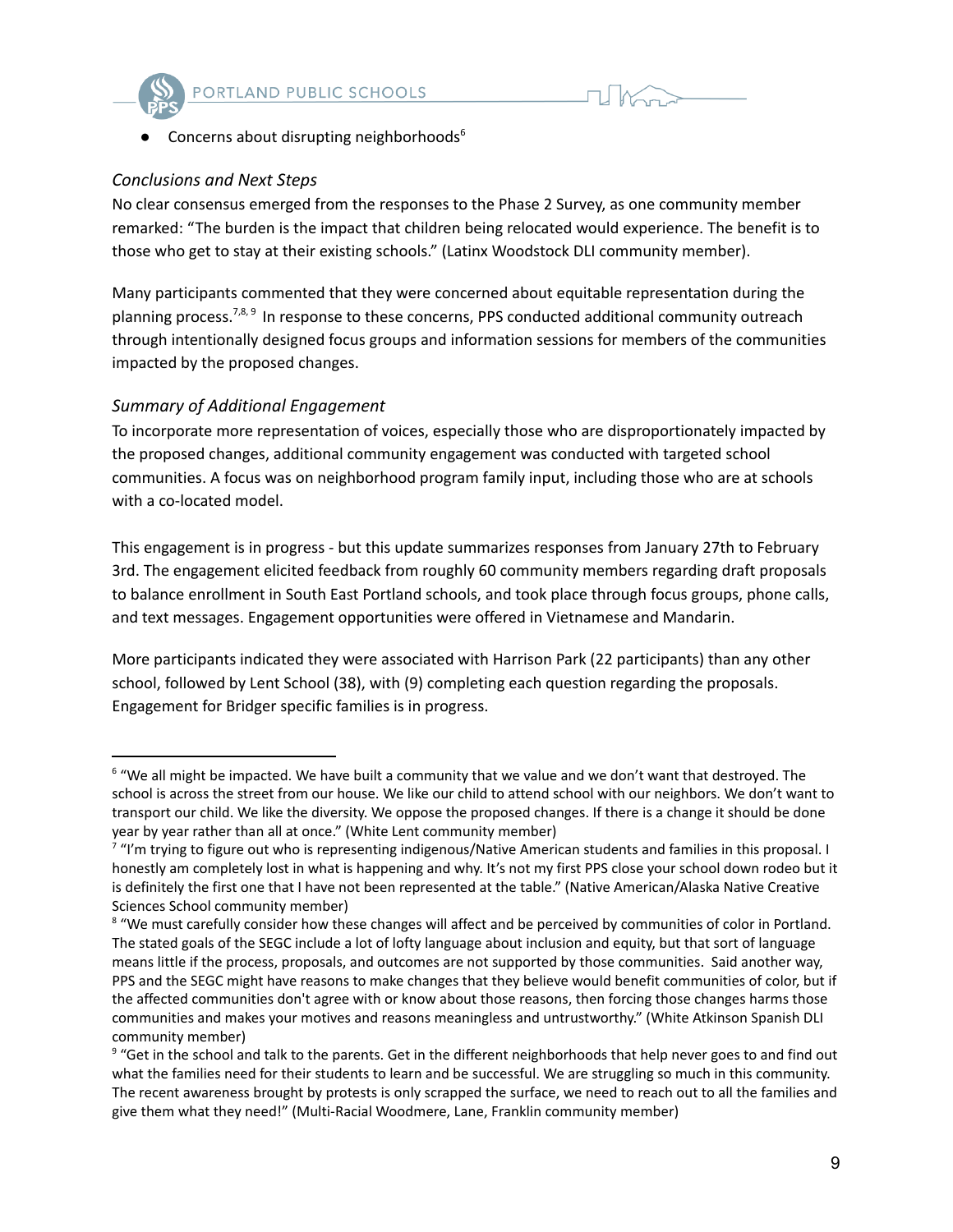



Question 1: How do you define success? What are barriers to success? How does school play a part in **that? (**This primarily represents feedback from Lent families-- as Harrison Park sessions were led by the Principal, who has a rapport built with families.)

- Experienced administrators who set learning outcomes set by the school help my child's behavior
- Language is a barrier to success at school. Parents still need a lot of support from school
- Friends and teachers have a big influence on children. Family and kids need attention from staff.
- Access to after school activities like chess club and social activities help support success
- Concern about diverse kids going to Kellogg without the support they need

#### **Feedback on DLI Impacts in Scenarios**

Lent

- Whole school model is okay if the diversity of students in co-located models is maintained
- "It would be awesome" (to have a whole school DLI at Lent)
- Strong support of whole school DLI at Lent
- Some disagreement with whole school model from neighborhood Lent families

#### Harrison Park

- A large amount of parents express a preference for DLI programs remaining at Harrison Park
- Neighborhood Families are feeling heard at Harrison Park, and express value in multiple options
- Enrollment forecasts aren't capturing the new construction & open homes waiting to be purchased or rented in the neighborhood--it feels like the projection might be overly conservative especially once the HP facilities have been refreshed.
- Preference to have one DLI program at Harrison Park so school isn't too populated and administrators can build more relationships with students